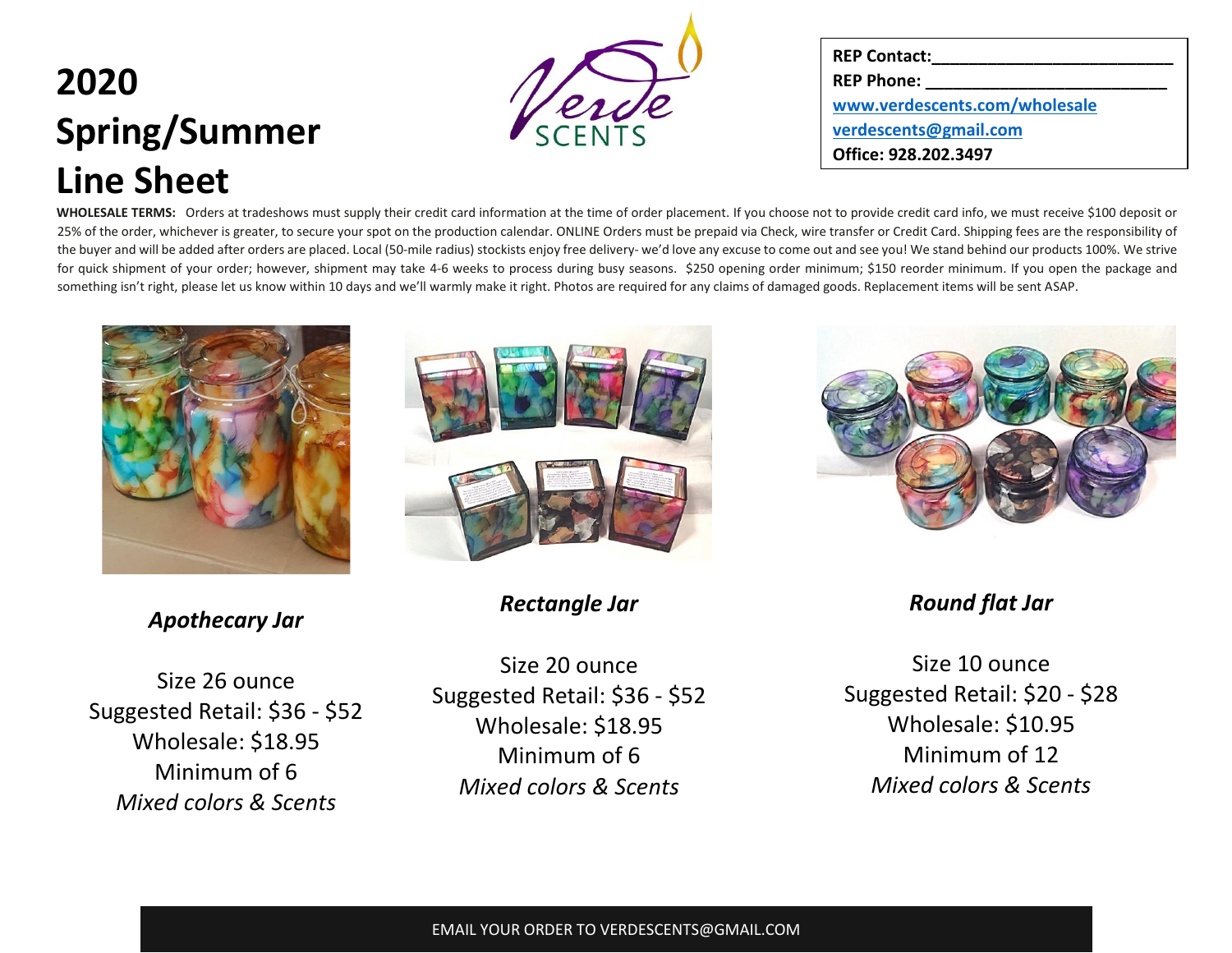

| <b>REP Contact:</b>           |
|-------------------------------|
| <b>REP Phone:</b>             |
| www.verdescents.com/wholesale |
| verdescents@gmail.com         |
| Office: 928.202.3497          |

**WHOLESALE TERMS:** Orders at tradeshows must supply their credit card information at the time of order placement. If you choose not to provide credit card info, we must receive \$100 deposit or 25% of the order, whichever is greater, to secure your spot on the production calendar. ONLINE Orders must be prepaid via Check, wire transfer or Credit Card. Shipping fees are the responsibility of the buyer and will be added after orders are placed. Local (50-mile radius) stockists enjoy free delivery- we'd love any excuse to come out and see you! We stand behind our products 100%. We strive for quick shipment of your order; however, shipment may take 4-6 weeks to process during busy seasons. \$250 opening order minimum; \$150 reorder minimum. If you open the package and something isn't right, please let us know within 10 days and we'll warmly make it right. Photos are required for any claims of damaged goods. Replacement items will be sent ASAP.



*Tall Cylinder*

Size 12 ounce Suggested Retail: \$25 - \$32 Wholesale: \$11.95 Minimum of 12 *Mixed Colors & Scents*



*Small with lid*

Size 5.5 ounce Suggested Retail: \$16 - \$22 Wholesale: \$9.95 Minimum of 12 *Mixed Colors & Scents*



*Flowerpot*

Size 3 ounce Suggested Retail: \$8 - \$12 Wholesale: \$4.95 Minimum of 12 *Mixed Colors & Scents*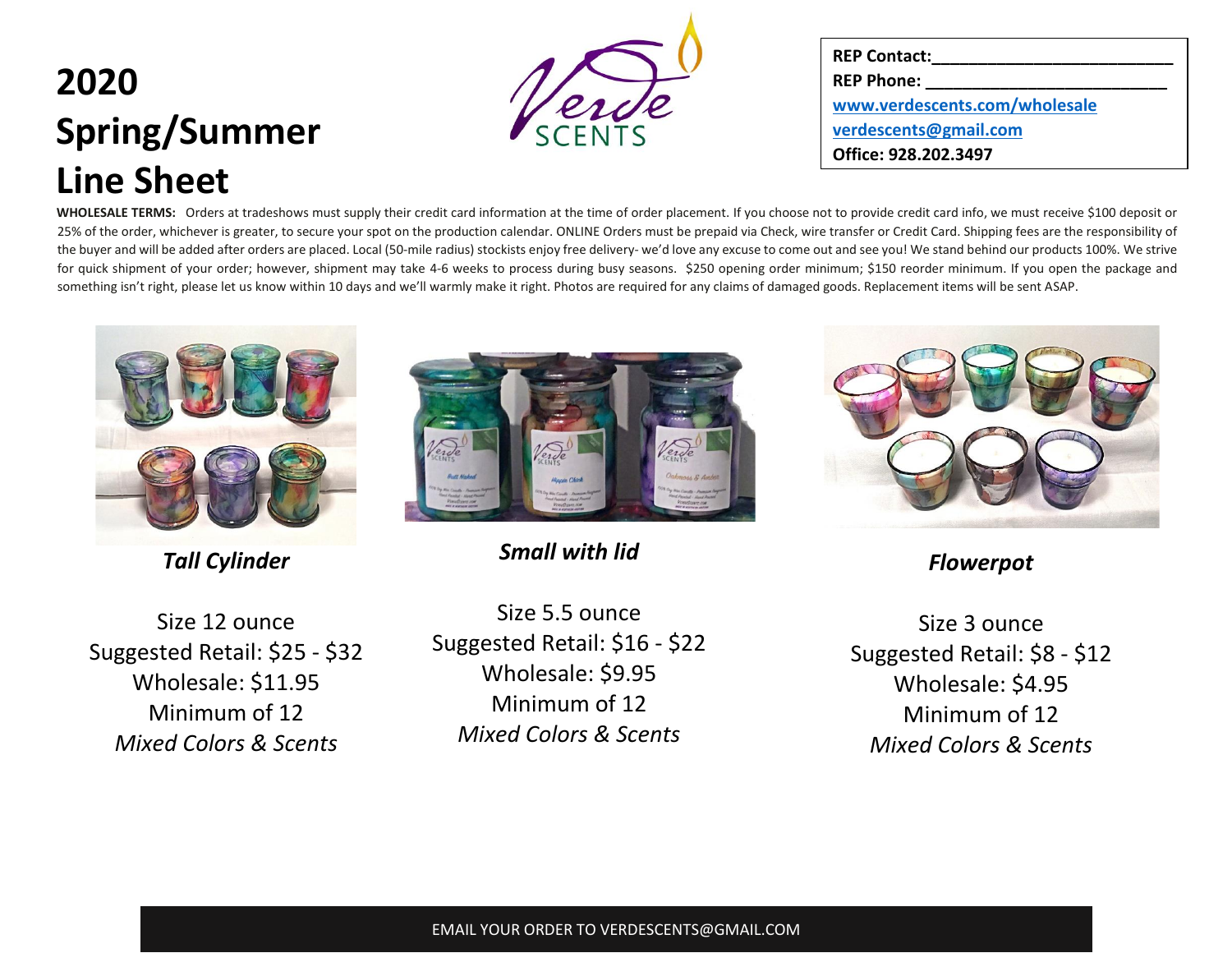

| <b>REP Contact:</b>           |
|-------------------------------|
| <b>REP Phone:</b>             |
| www.verdescents.com/wholesale |
| verdescents@gmail.com         |
| Office: 928.202.3497          |

**WHOLESALE TERMS:** Orders at tradeshows must supply their credit card information at the time of order placement. If you choose not to provide credit card info, we must receive \$100 deposit or 25% of the order, whichever is greater, to secure your spot on the production calendar. ONLINE Orders must be prepaid via Check, wire transfer or Credit Card. Shipping fees are the responsibility of the buyer and will be added after orders are placed. Local (50-mile radius) stockists enjoy free delivery- we'd love any excuse to come out and see you! We stand behind our products 100%. We strive for quick shipment of your order; however, shipment may take 4-6 weeks to process during busy seasons. \$250 opening order minimum; \$150 reorder minimum. If you open the package and something isn't right, please let us know within 10 days and we'll warmly make it right. Photos are required for any claims of damaged goods. Replacement items will be sent ASAP.



#### *Mini Hurricane*

Size 3 ounce Suggested Retail: \$8 - \$12 Wholesale: \$4.95 Minimum of 12 *Mixed Colors & Scents*

### *Square Boxed Candles*

Size 8 ounce Suggested Retail: \$22 - \$32 Wholesale: \$9.95 Minimum of 12 *Mixed Colors & Scents*



*Ornaments*

Size round, flat or square Suggested Retail: \$10 - \$15 Wholesale: \$5.95 Minimum of 12 *Mixed Colors*

#### EMAIL YOUR ORDER TO VERDESCENTS@GMAIL.COM